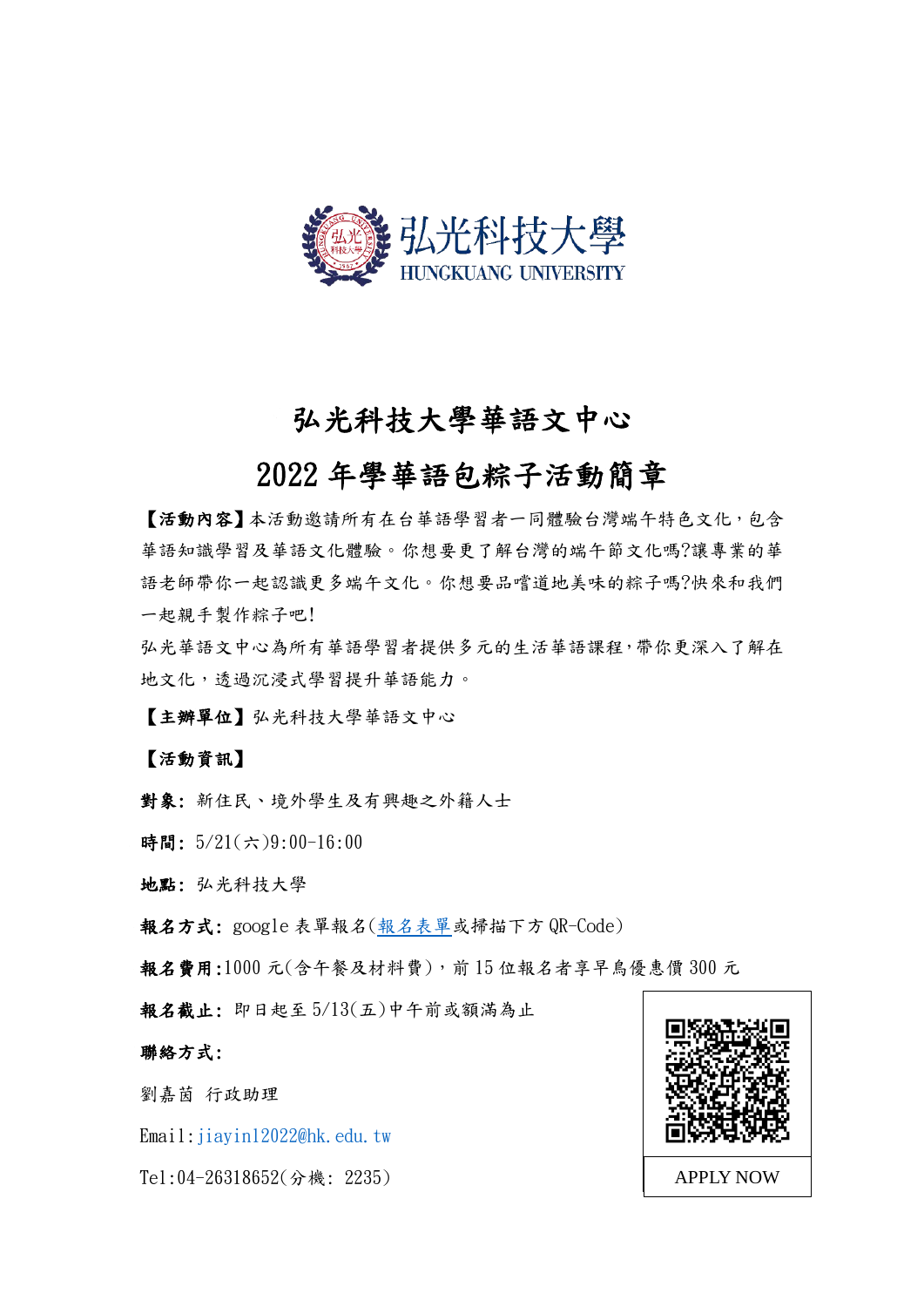### 【活動內容】

| $5/21$ (六)         | 課程主題                    | 課程說明      |
|--------------------|-------------------------|-----------|
| $09:00 - 12:00$    | 華語課程                    | 端午文化      |
| 12:00-13:00   午餐時間 |                         | 午餐時間      |
|                    | 13:00-16:00   實作及文化體驗課程 | 粽子製作&立蛋比賽 |

#### 2022 端午節華語體驗活動時程表

2022 端午節華語體驗活動說明表

| 項目   |      | 說明                             |
|------|------|--------------------------------|
| 華語   | 華語課程 | 藉由已建立之華語基礎,更進一步認識台灣端午文化。       |
| 課程   | 上課時間 | $5/21(\div 9:00-12:00$         |
|      | 授課教師 | 對外華語教學專業師資                     |
|      |      | 華語文中心老師                        |
| 體驗   | 實作課程 | 藉由已建立之華語基礎,學習端午粽作法及技巧。         |
| 課程   | 上課時間 | $5/21(\div 13:00-16:00$        |
|      | 授課教師 | 食品科技系老師                        |
| 招收學員 |      | 新住民、境外學生及有興趣之外籍人士              |
| 課程收費 |      | 1000元(含材料費), 前15位報名者享早鳥優惠價300元 |

#### 【繳費方式】

#### 完成網路報名後,將以電子郵件通知報名結果及繳費金額。

A. 現金繳費: 繳費請至 A 棟三樓國際處,繳費完成,方為完成報名程序

#### B.ATM/匯款付款:

元大銀行(代號:806) 沙鹿分行 帳號:20042000022601

戶名: 財團法人弘光科技大學

繳款完成,請務必填寫匯款資訊,方為完成報名程序。 [匯款資訊表單](https://docs.google.com/forms/d/e/1FAIpQLSfAldWg3OgWSoyFh17idqPPxtFcqzml2kPHtUyCJ8vSCF43CQ/viewform?usp=sf_link) (請於繳費完成後,再填寫此表單)

#### 【繳費截止日期】請於 5/19(四)中午前完成繳費

#### 【退費辦法】

※已完成繳費之學員,若為個人因素,恕不予退還。 ※課程因故未能開課,全額無息退還已繳交費用。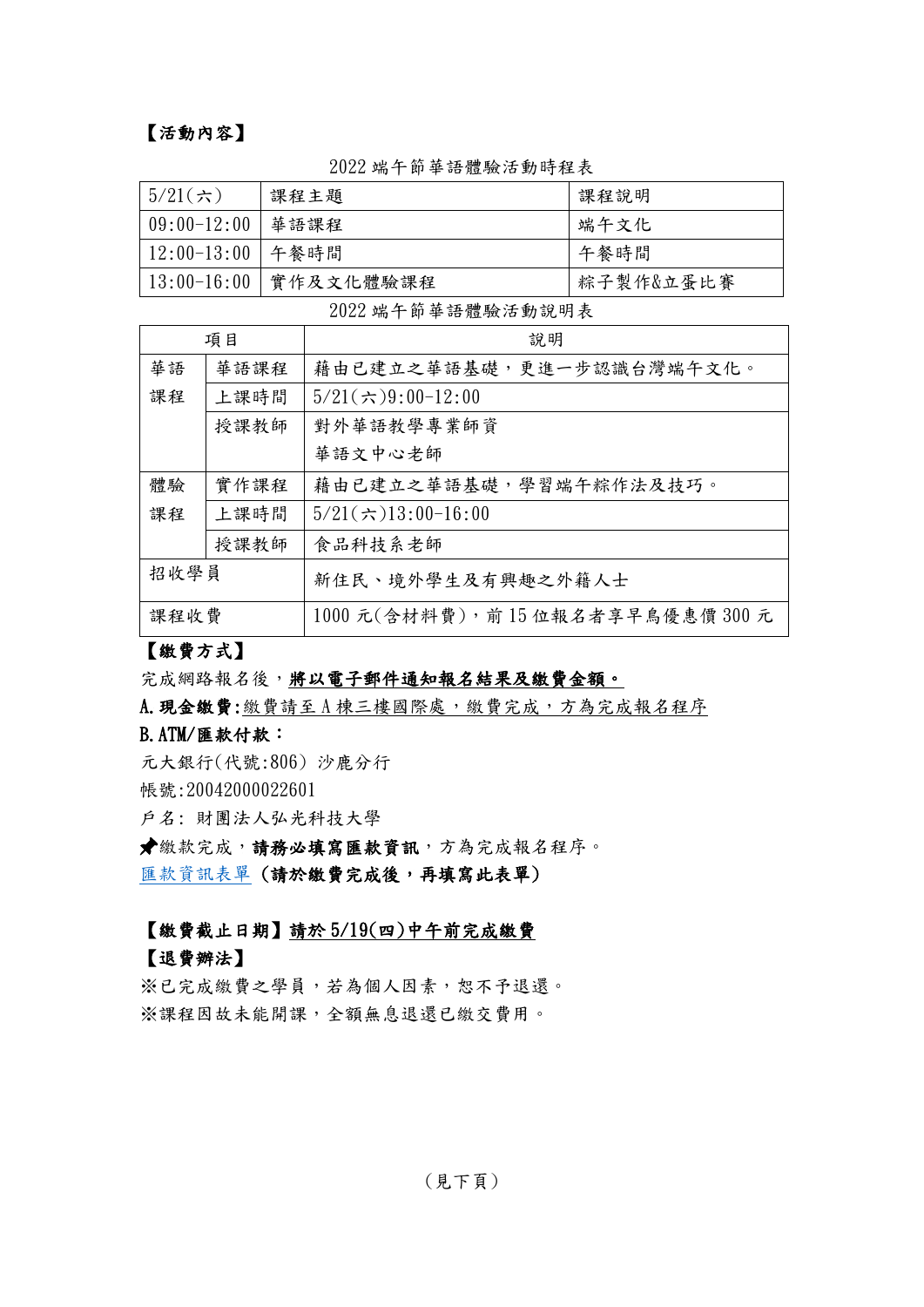### 【交通方式】

| 自行開車 | 臺中市沙鹿區臺灣大道六段1018號               |
|------|---------------------------------|
| 搭乘公車 | 搭客運公車往台中者:<br>$\bullet$         |
| 或火車  | 請搭乘經臺中交流道(或臺中車站)的班次,下交流道後至臺     |
|      | 灣大道再轉乘市區公車300~310號,在「弘光科技大學」站下  |
|      | 車(車程約20分鐘)。                     |
|      | 自外縣市搭山線火車或搭客運至臺中火車站者:           |
|      | 請搭乘臺中火車站的市區公車 300~310 號或往大甲、清水、 |
|      | 梧棲的班車在「弘光科技大學」站下車(車程約50分鐘)      |
|      | 搭海線火車者:                         |
|      | 請在沙鹿火車站下車後,至巨業客運沙鹿總站(沙鹿火車站-     |
|      | 步行中正路-左轉沙田路-右轉中山路)搭往臺中的班車,在     |
|      | 「弘光科技大學」站下車(車程約10分鐘)。           |



地圖詳見:[學校網址](https://www.hk.edu.tw/%E5%AD%B8%E6%A0%A1%E7%92%B0%E5%A2%83%E4%BB%8B%E7%B4%B9/)

## 【備註事項】

※若遇疫情警戒,將延期或取消活動,活動相關更動訊息,將在 5/18(三)於網頁 上另行公佈,敬請注意!

※如未達開班人數,本中心保留開班權利。(如報名額滿,報名表單將提早關閉, 敬請注意!)

※個人資料提供同意書&[個人資料特定目的範圍變更需求同意書](https://ndu.hk.edu.tw/upload/doc/202104090903200.pdf)(請詳閱)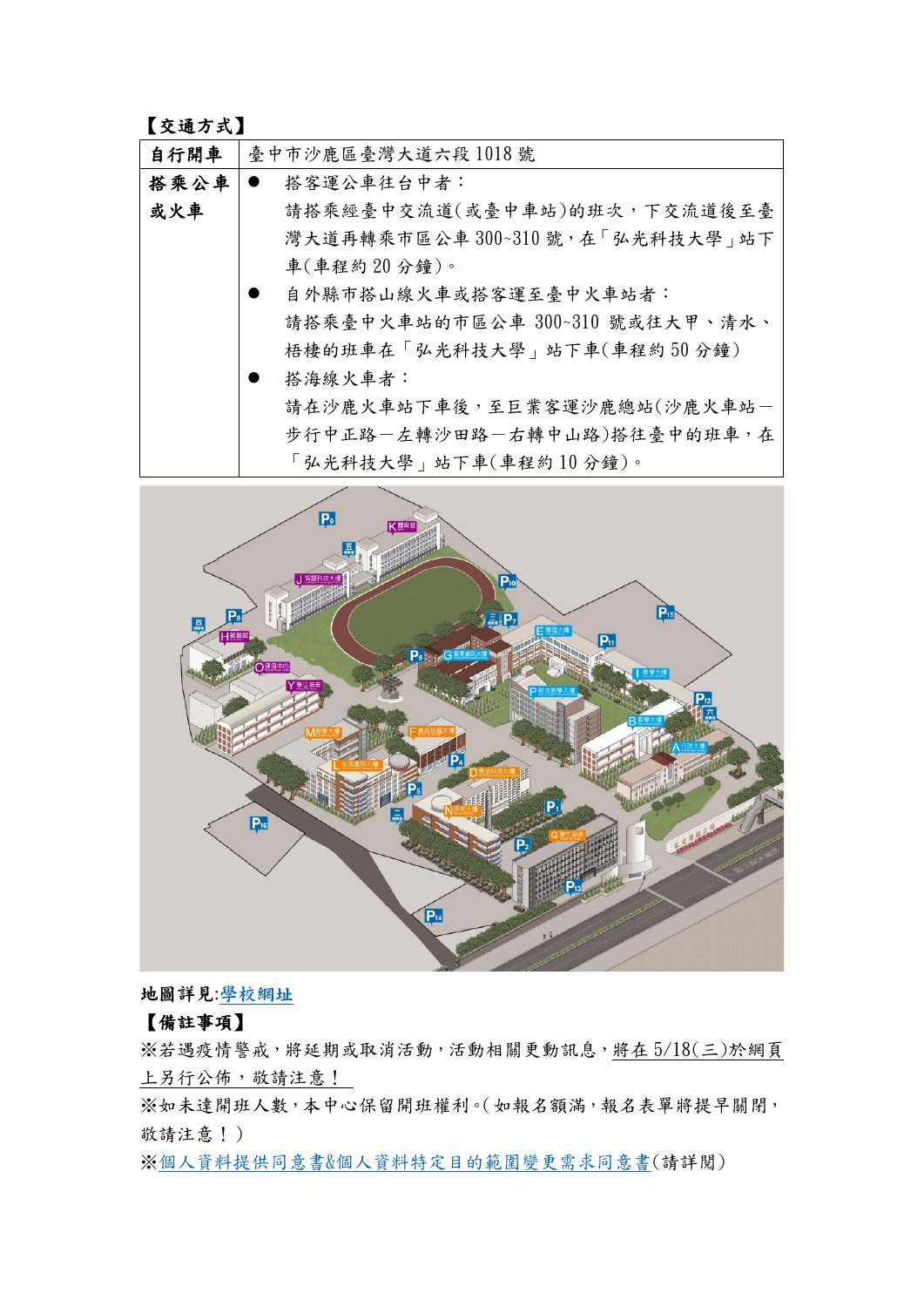

# **Chinese Language Center , Hungkuang University 2022 Learning Chinese Making Zongzi**

# 【**Program Description**】

This program invites all Mandarin learners in Taiwan to celebrate Dragon Boat Festival. What is the Dragon Boat Festival and how is it celebrated? From traditions to activities, here is everything you need to know about Dragon Boat Festival in Taiwan. Come and join us. Let's learn Mandarin with fun!

It can be challenging to fully immerse yourself in a local culture. Hungkuang Chinese Language Center provides a variety of courses for all Mandarin learners, taking you to understand Taiwan culture and tradition, improving Mandarin language skills.

【**Organizer**】HKU Chinese Language Center

# 【**Program Information**】

**Target Learner:** All Mandarin learners in Taiwan **Date:** Saturday, May 21 **Time:** From 9a.m. to 4p.m **Location:** Hungkuang University **Apply on-line:** Google form [\(Registration Form](https://docs.google.com/forms/d/e/1FAIpQLSfO-bVGLj6OQAsejQcvR2KuEvCDtHd2gP6uoFXIoQiSM6yfrA/viewform?usp=sf_link) or please scan the QR-Code) **Tuition Fee:** 1000 NTD(including lunch & material cost) ※70% off for the first 15 applicants **Deadline:** by noon on May 13 (Fri.) or until fully booked **Contact Us:** June Liu Email: [jiayinl2022@hk.edu.tw](mailto:jiayinl2022@hk.edu.tw) Tel: 04-26318652#2235 APPLY NOW

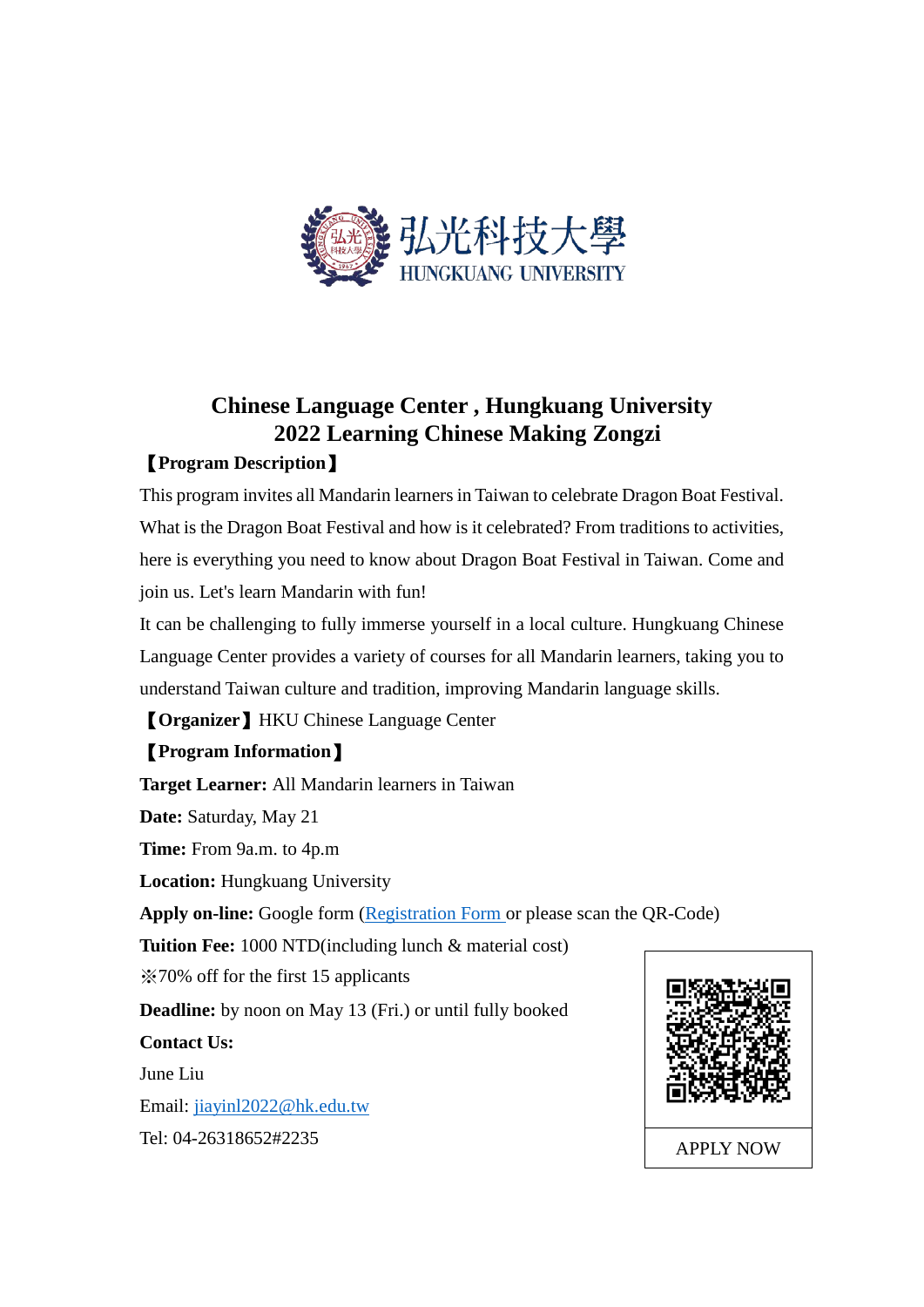|             | <b>Theme</b>    | <b>Content</b>                        |
|-------------|-----------------|---------------------------------------|
| 09:00-12:00 | Mandarin course | History of the festival               |
| 12:00-13:00 | Lunch break     | Lunch break                           |
| 13:00-16:00 | Hands-on        | course & Culture Making Zongzi & Egg- |
|             | experience      | balancing                             |

【**Course schedule: Saturday, May 21**】

### 【**Payment**】

After completing the online application, **the registration result and payment amount** 

### **will be notified by email.**

**A. Cash payment:** Please pay at HKU Chinese Language Center (A312).

(After payment is completed, the registration process will be completed.)

### **B. ATM/Remittance Payment:**

Yuanta Bank (Code: 806) Shalu Branch

Account: 20042000022601

Account Name: Hungkuang University Foundation

After completing the payment, please fill in the remittance information, otherwise

the center will not be able to confirm that the registration has been completed.

### [Form](https://docs.google.com/forms/d/e/1FAIpQLSfAldWg3OgWSoyFh17idqPPxtFcqzml2kPHtUyCJ8vSCF43CQ/viewform?usp=sf_link) **(Please fill out this form after paying the fee.)**

## 【**Payment Deadline**】**by noon on May 19(Thu.)**

# 【**Refunds**】

No refund will be given, if it is a personal reason.

If the program is cancelled by the center, tuition fee will be refunded to students.

# 【**Transportation**】

※How to get to the Chinese Language Center at HKU?

| Address    | No. 1018, Sec. 6, Taiwan Boulevard, Shalu District, Taichung |
|------------|--------------------------------------------------------------|
|            | City, Taiwan                                                 |
| <b>Bus</b> | Take bus 300~310, and get off at the stop - "Hungkuang"      |
|            | University"                                                  |